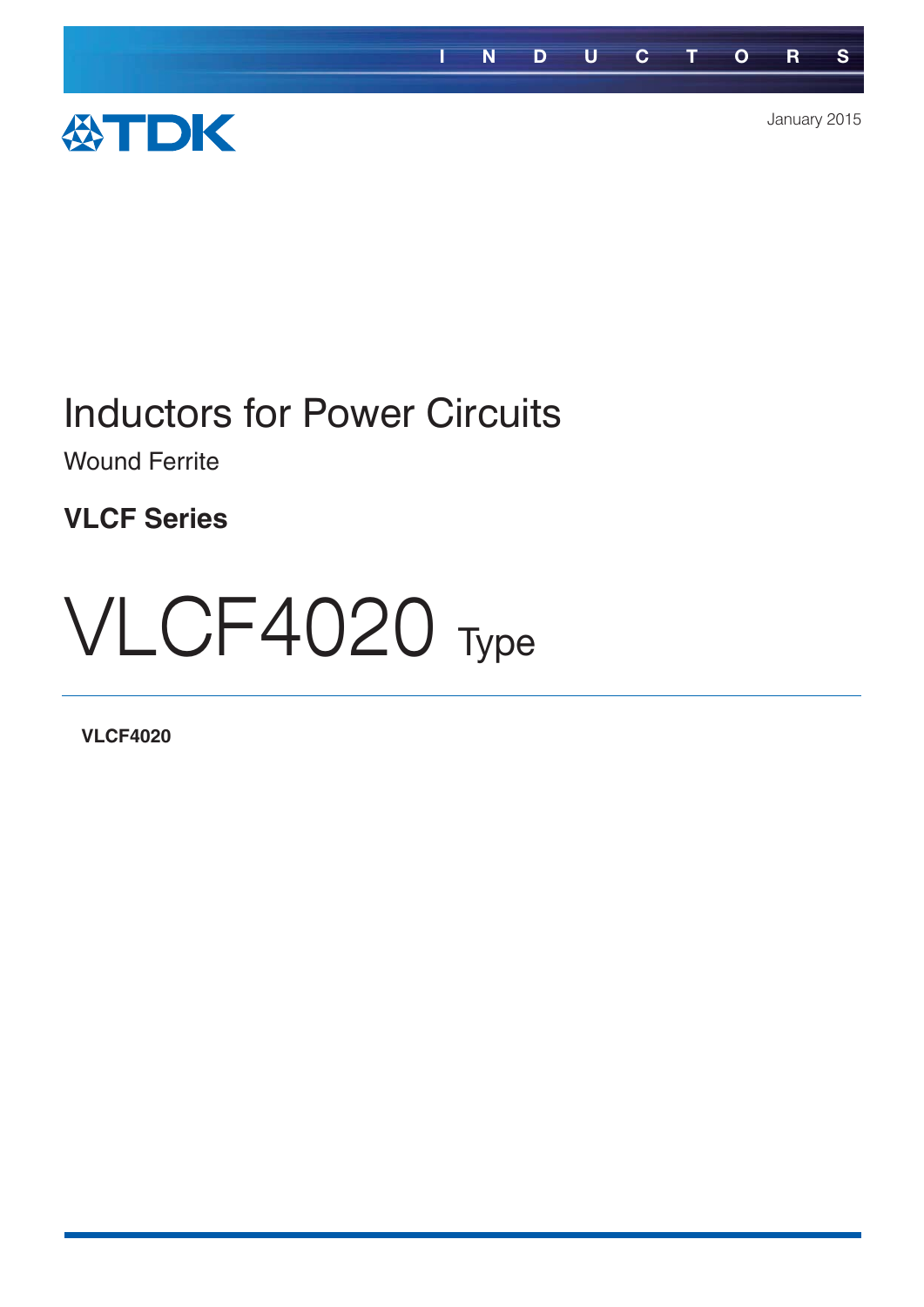

# **REMINDERS FOR USING THESE PRODUCTS**

Before using these products, be sure to request the delivery specifications.

# **SAFETY REMINDERS**

Please pay sufficient attention to the warnings for safe designing when using these products.

# The storage period is less than 6 months. Be sure to follow the storage conditions (Temperature: 5 to 40°C, Humidity: 10 to 75% RH or less). If the storage period elapses, the soldering of the terminal electrodes may deteriorate. Do not use or store in locations where there are conditions such as gas corrosion (salt, acid, alkali, etc.).  $\bigcirc$  Before soldering, be sure to preheat components. The preheating temperature should be set so that the temperature difference between the solder temperature and chip temperature does not exceed 150°C.  $\bigcirc$  Soldering corrections after mounting should be within the range of the conditions determined in the specifications. If overheated, a short circuit, performance deterioration, or lifespan shortening may occur.  $\circ$  When embedding a printed circuit board where a chip is mounted to a set, be sure that residual stress is not given to the chip due to the overall distortion of the printed circuit board and partial distortion such as at screw tightening portions. Self heating (temperature increase) occurs when the power is turned ON, so the tolerance should be sufficient for the set thermal design.  $\bigcirc$  Carefully lay out the coil for the circuit board design of the non-magnetic shield type. A malfunction may occur due to magnetic interference. Use a wrist band to discharge static electricity in your body through the grounding wire. O Do not expose the products to magnets or magnetic fields. Do not use for a purpose outside of the contents regulated in the delivery specifications. The products listed on this catalog are intended for use in general electronic equipment (AV equipment, telecommunications equipment, home appliances, amusement equipment, computer equipment, personal equipment, office equipment, measurement equipment, industrial robots) under a normal operation and use condition. The products are not designed or warranted to meet the requirements of the applications listed below, whose performance and/or quality require a more stringent level of safety or reliability, or whose failure, malfunction or trouble could cause serious damage to society, person or property. If you intend to use the products in the applications listed below or if you have special requirements exceeding the range or conditions set forth in the each catalog, please contact us. (1) Aerospace/Aviation equipment (2) Transportation equipment (cars, electric trains, ships, etc.) (3) Medical equipment (4) Power-generation control equipment (5) Atomic energy-related equipment (6) Seabed equipment (7) Transportation control equipment (8) Public information-processing equipment (9) Military equipment (10) Electric heating apparatus, burning equipment (11) Disaster prevention/crime prevention equipment (12) Safety equipment (13) Other applications that are not considered general-purpose applications When designing your equipment even for general-purpose applications, you are kindly requested to take into consideration securing protection circuit/device or providing backup circuits in your equipment. **REMINDERS**

**ATDK**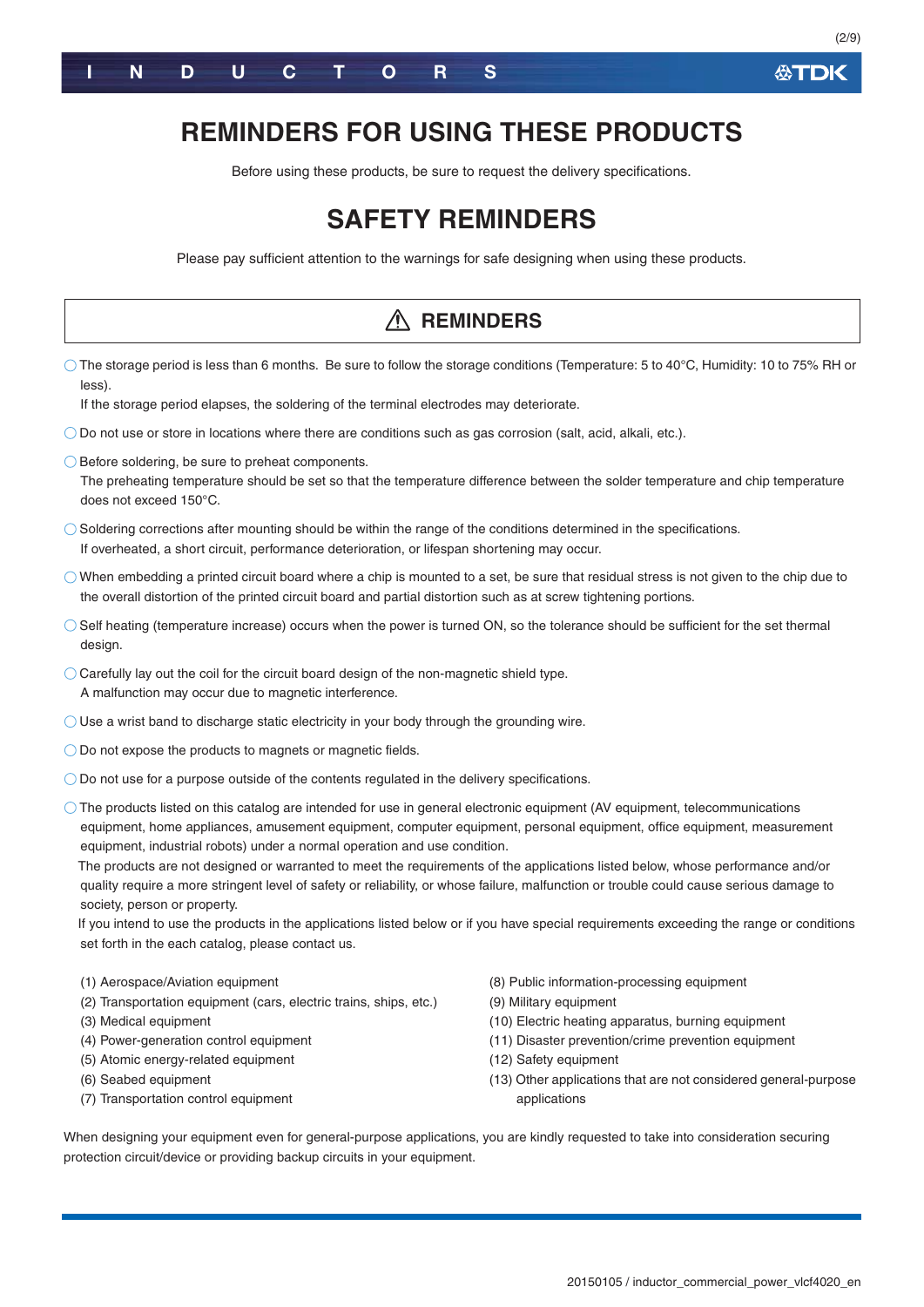# **Inductors for Power Circuits Wound Ferrite**

**Product compatible with RoHS directive Halogen-free Compatible with lead-free solders**

# **Overview of VLCF4020 Type**

# **FEATURES**

Magnetic shield type wound inductor for power circuits.

O Low-profile product.

 $\bigcirc$  Magnetic shield construction with ferrite core.

# **APPLICATION**

O Power source inductor for mobile devices such as HDDs, DVCs, and DSCs

◯ LCDs, other DC to DC converters

# **PART NUMBER CONSTRUCTION**



# **OPERATING TEMPERATURE RANGE, PACKAGE QUANTITY, PRODUCT WEIGHT**

|                 |                  | Temperature range | Package quantity | <b>Individual weight</b> |  |
|-----------------|------------------|-------------------|------------------|--------------------------|--|
| Type            | <b>Operating</b> | <b>Storage</b>    |                  |                          |  |
|                 | temperature*     | temperature**     |                  |                          |  |
|                 | $^{\circ}$ C)    | (°C)              | (pieces/reel)    | (mg)                     |  |
| <b>VLCF4020</b> | $-40$ to $+105$  | $-40$ to $+105$   | 1000             | 112                      |  |

-Operating temperature range includes self-temperature rise.

\*\* The Storage temperature range is for after the circuit board is mounted.

RoHS Directive Compliant Product: See the following for more details related to RoHS Directive compliant products. http://product.tdk.com/en/environment/rohs/ Halogen-free: Indicates that Cl content is less than 900ppm, Br content is less than 900ppm, and that the total Cl and Br content is less than 1500ppm.

<u>/!\</u> Please be sure to request delivery specifications that provide further details on the features and specifications of the products for proper and safe use.<br>Please note that the contents may change without any prior n

必TDK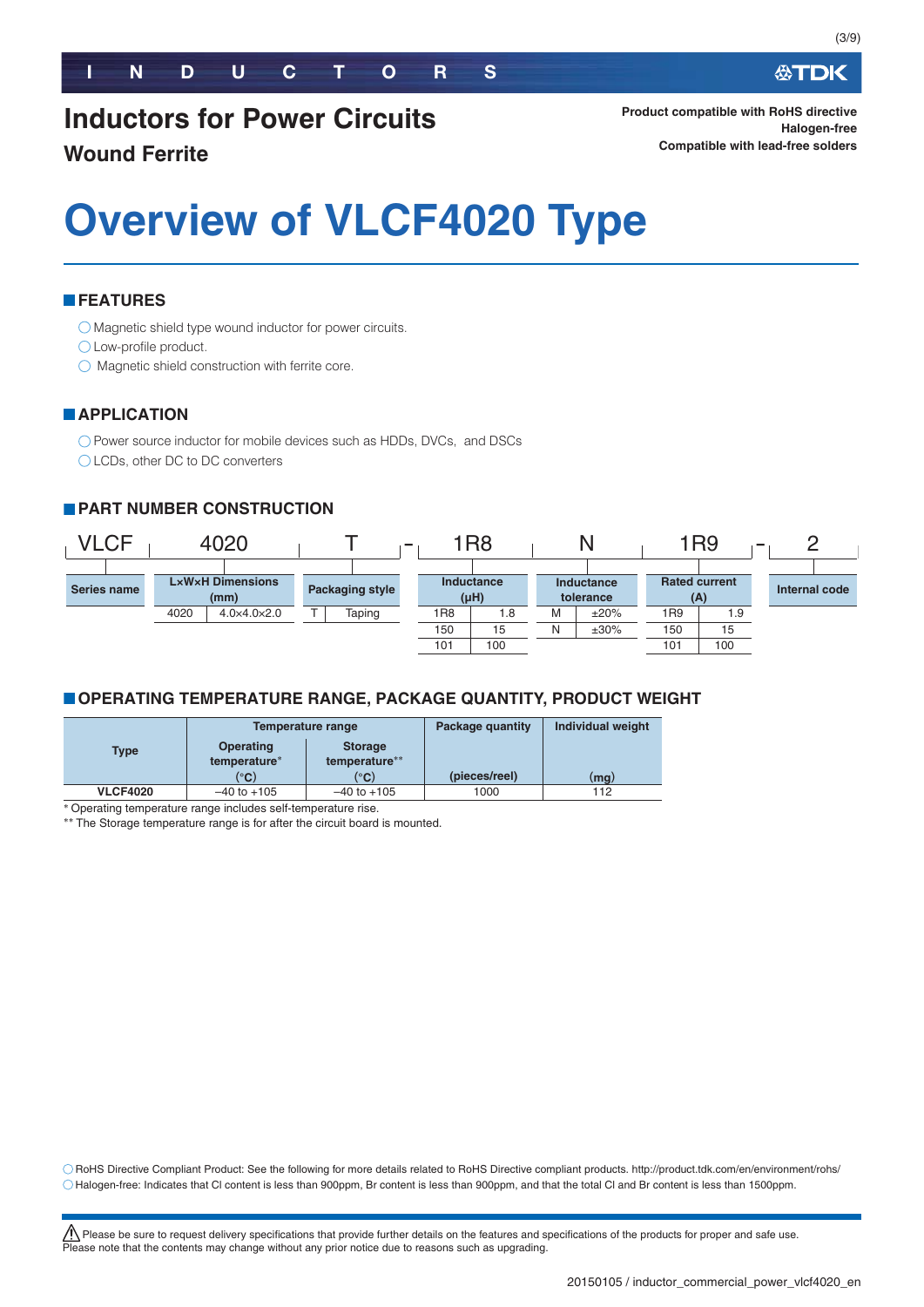# **RECOMMENDED REFLOW PROFILE**



**Preheating Soldering Peak Temp. Time Temp. Time Temp. Time T1 T2 t1 T3 t2 T4 t3** 130°C 150°C 110s 200°C 90s 260°C 5s

<u>/!\</u> Please be sure to request delivery specifications that provide further details on the features and specifications of the products for proper and safe use.<br>Please note that the contents may change without any prior n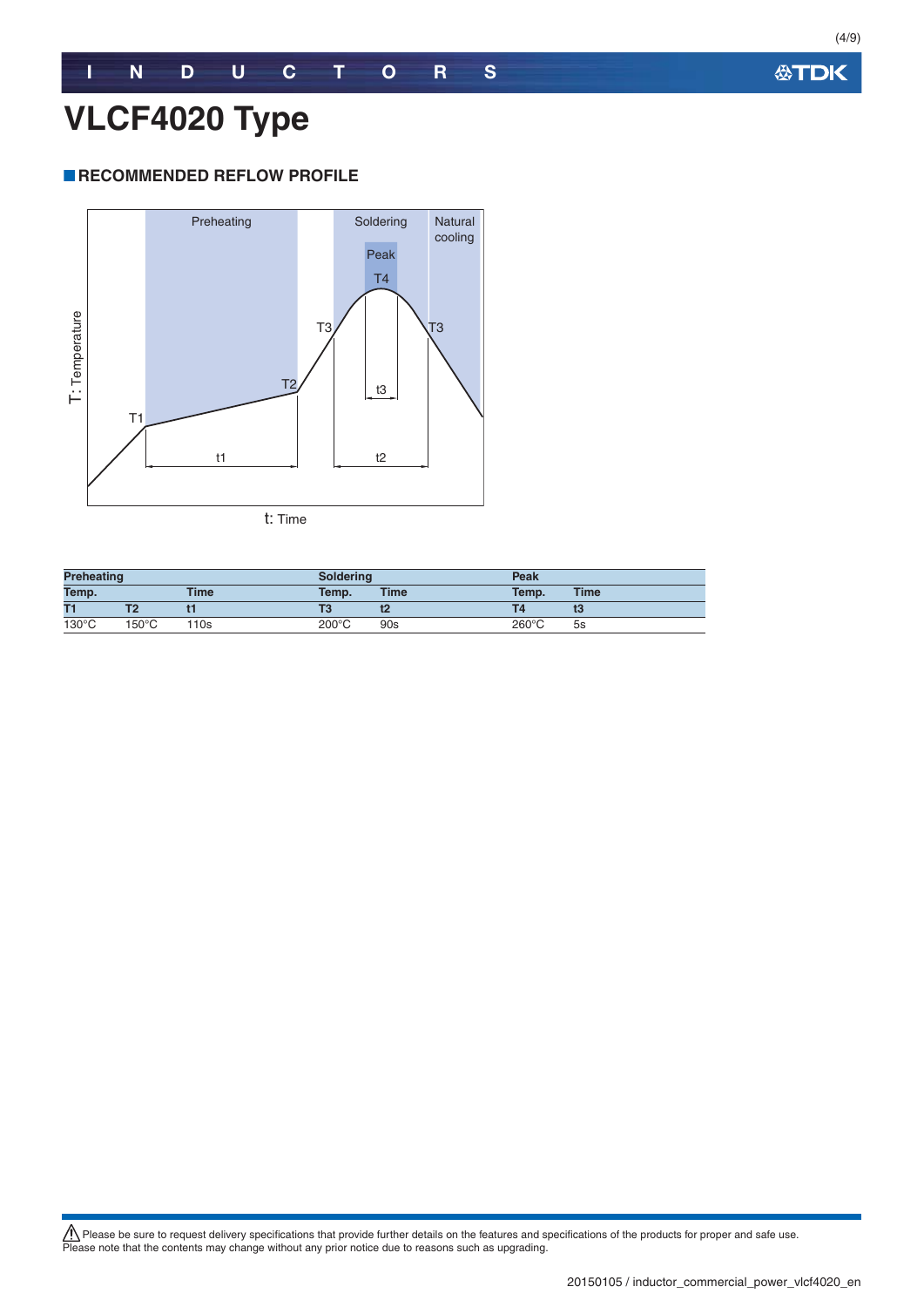**公TDK** 

# **VLCF4020 Type**

### **SHAPE & DIMENSIONS**



Dimensions in mm



Dimensions in mm

<u>/!\</u> Please be sure to request delivery specifications that provide further details on the features and specifications of the products for proper and safe use.<br>Please note that the contents may change without any prior n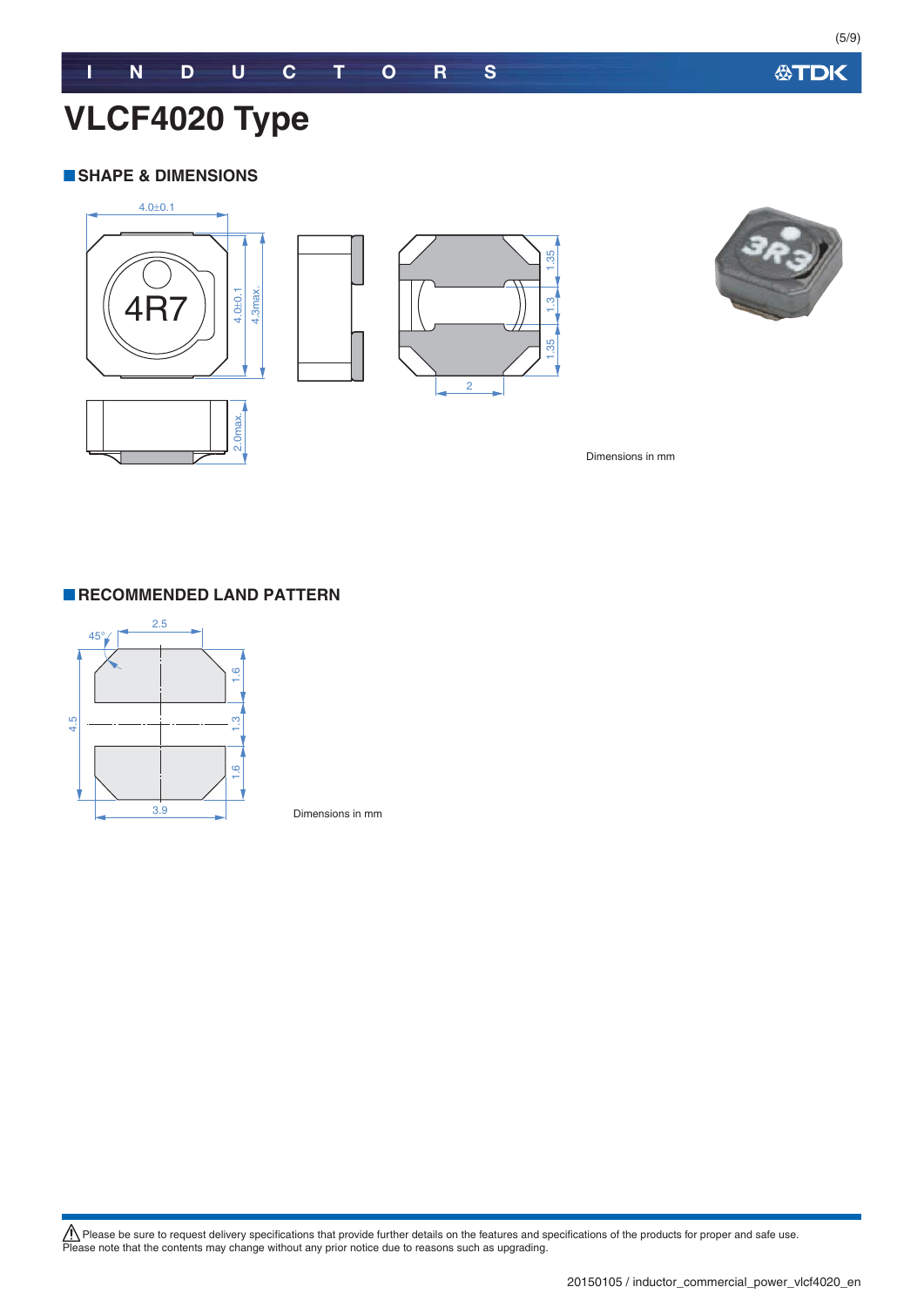# **VLCF4020 Type**

# **ELECTRICAL CHARACTERISTICS**

#### **CHARACTERISTICS SPECIFICATION TABLE**

|                   |                  | <b>Measuring</b><br>frequency |                 | <b>DC</b> resistance<br><b>Rated current*</b> |            |                  | Part No.          |
|-------------------|------------------|-------------------------------|-----------------|-----------------------------------------------|------------|------------------|-------------------|
|                   |                  |                               |                 |                                               | Idc1       | Idc <sub>2</sub> |                   |
| (H <sub>H</sub> ) | <b>Tolerance</b> | (kHz)                         | $(\Omega)$ max. | $(\Omega)$ typ.                               | $(A)$ max. | (A)typ.          |                   |
| 1.8               | $\pm 30\%$       | 100                           | 0.051           | 0.046                                         | 1.97       | 2.37             | VLCF4020T-1R8N1R9 |
| 2.2               | $±30\%$          | 100                           | 0.059           | 0.054                                         | 1.72       | 2.19             | VLCF4020T-2R2N1R7 |
| 3.3               | $\pm 30\%$       | 100                           | 0.078           | 0.071                                         | 1.52       | 1.94             | VLCF4020T-3R3N1R5 |
| 4.7               | $±30\%$          | 100                           | 0.098           | 0.089                                         | 1.24       | 1.71             | VLCF4020T-4R7N1R2 |
| 6.8               | $\pm 30\%$       | 100                           | 0.131           | 0.119                                         | 1.05       | 1.47             | VLCF4020T-6R8N1R0 |
| 10                | ±20%             | 100                           | 0.185           | 0.168                                         | 0.85       | 1.22             | VLCF4020T-100MR85 |
| 15                | ±20%             | 100                           | 0.303           | 0.275                                         | 0.68       | 1.0              | VLCF4020T-150MR68 |
| 22                | ±20%             | 100                           | 0.431           | 0.391                                         | 0.56       | 0.8              | VLCF4020T-220MR56 |
| 27                | ±20%             | 100                           | 0.496           | 0.451                                         | 0.48       | 0.8              | VLCF4020T-270MR48 |
| 33                | ±20%             | 100                           | 0.628           | 0.571                                         | 0.47       | 0.69             | VLCF4020T-330MR47 |
| 47                | ±20%             | 100                           | 0.934           | 0.849                                         | 0.39       | 0.56             | VLCF4020T-470MR39 |
| 100               | ±20%             | 100                           | 1.4             | 1.308                                         | 0.26       | 0.45             | VLCF4020T-101MR26 |

- Rated current: smaller value of either Idc1 or Idc2.

Idc1: When based on the inductance change rate (30% below the initial value)

Idc2: When based on the temperature increase (Temperature increase of 40°C by self heating)

#### ○ Measurement equipment

| Measurement item   | Product No.         | Manufacturer         |
|--------------------|---------------------|----------------------|
|                    | 4194A               | Agilent Technologies |
| DC resistance      | VP-2941A            | Panasonic            |
| Rated current Idc1 | 4285A+42841A+42842C | Agilent Technologies |

\* Equivalent measurement equipment may be used.

<u>/!\</u> Please be sure to request delivery specifications that provide further details on the features and specifications of the products for proper and safe use.<br>Please note that the contents may change without any prior n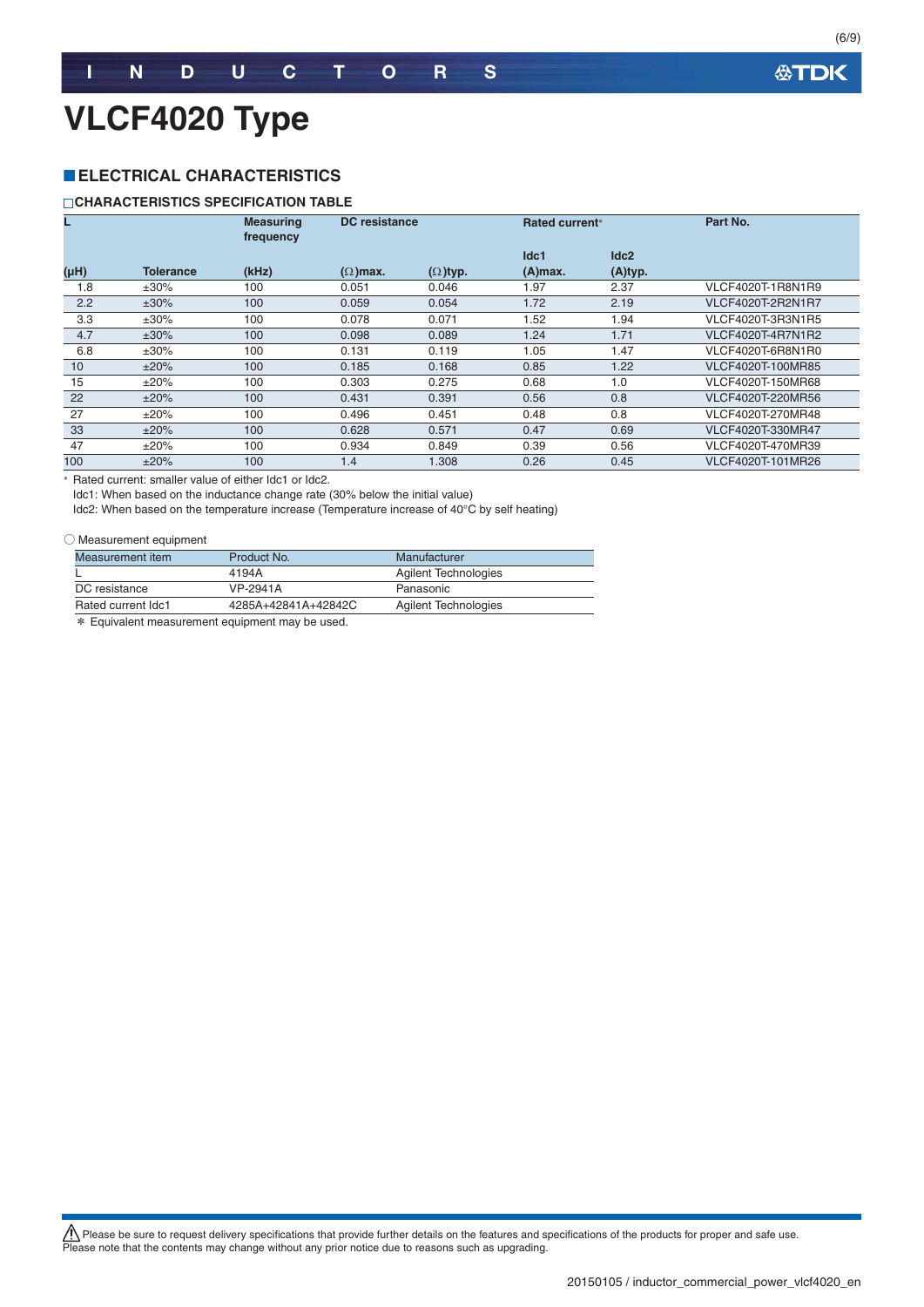# **ELECTRICAL CHARACTERISTICS**

#### **L FREQUENCY CHARACTERISTICS GRAPH**



\* Equivalent measurement equipment may be used.

<u>/!\</u> Please be sure to request delivery specifications that provide further details on the features and specifications of the products for proper and safe use.<br>Please note that the contents may change without any prior n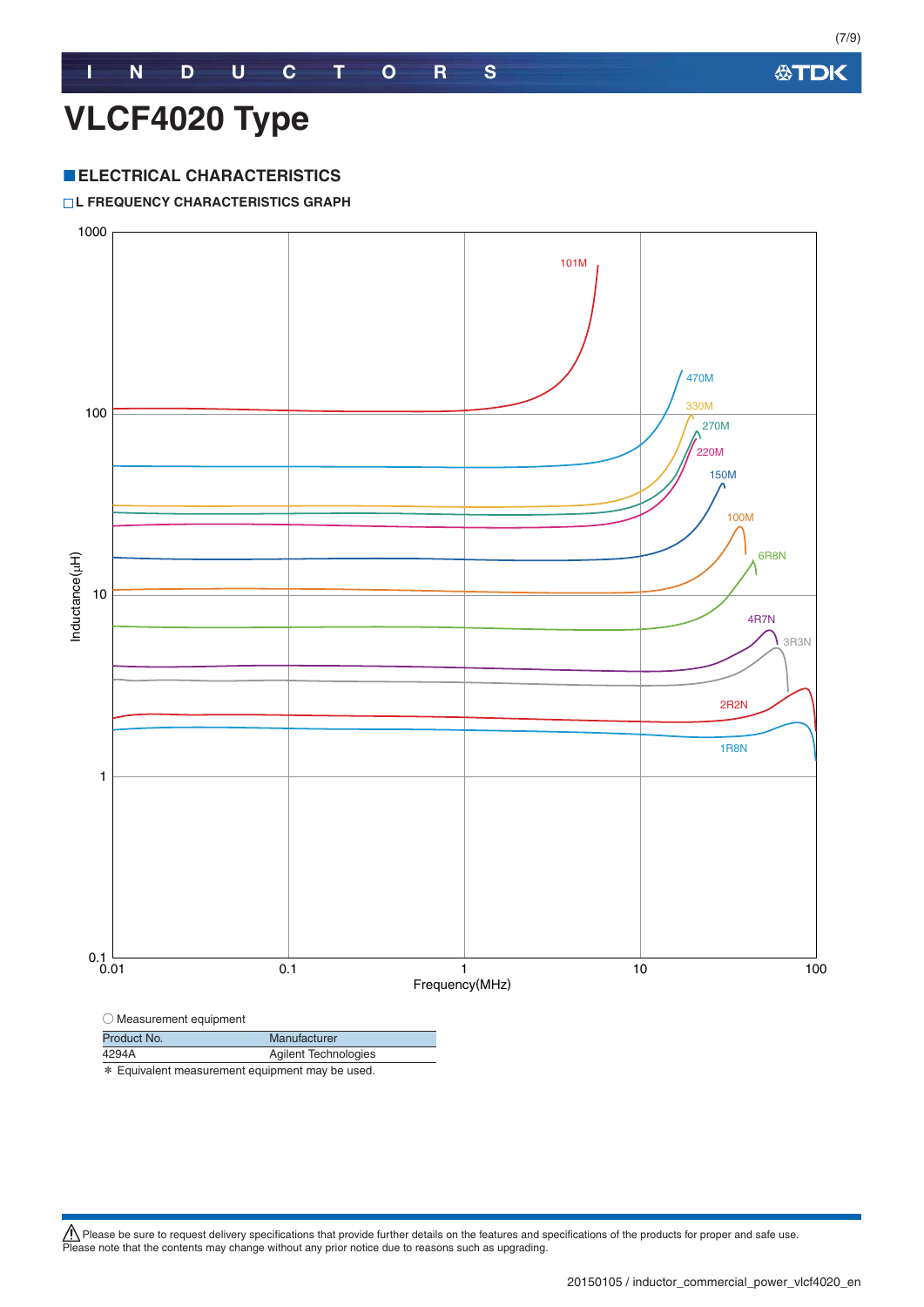# **VLCF4020 Type**

# **ELECTRICAL CHARACTERISTICS**

#### **INDUCTANCE VS. DC BIAS CHARACTERISTICS GRAPH**



Product No. Manufacturer

4285A+42841A+42842C Agilent Technologies

\* Equivalent measurement equipment may be used.

<u>/!\</u> Please be sure to request delivery specifications that provide further details on the features and specifications of the products for proper and safe use.<br>Please note that the contents may change without any prior n